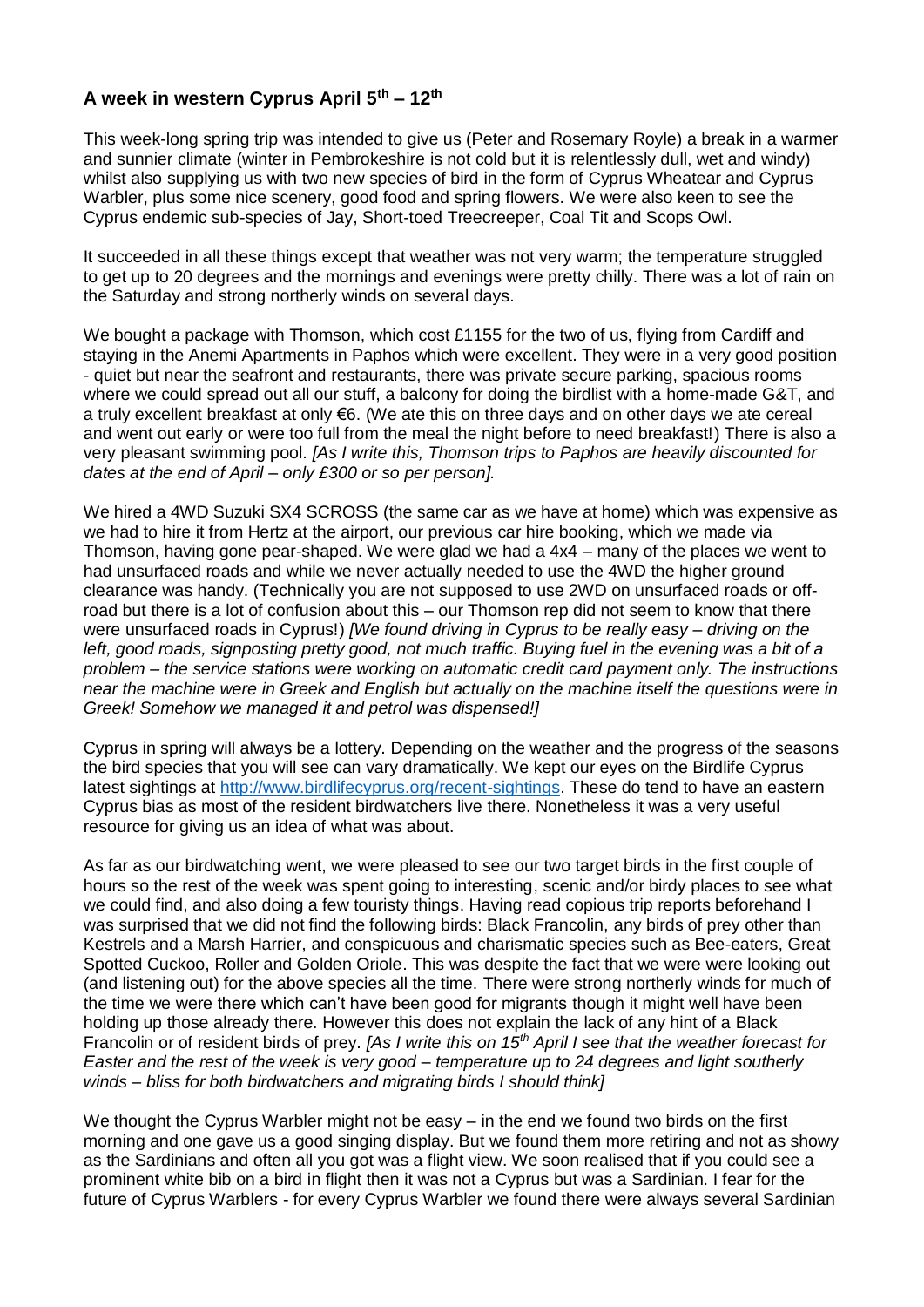Warblers nearby and they seem to occupy exactly the same habitat – a bit puzzling really. We saw several occurrences of the two species interacting and chasing each other.

Cyprus Pied Wheatears were much easier – we found our first bird on the wires going up the Mavrokolympos Dam road – they often perched in bushes and even tops of trees and although usually associated with rocky areas, could sometimes be found where there were hardly any rocks. Their song is most unusual and distinctive – a sort of fizzing buzz.

We used Gosney "Finding Birds in Southern Cyprus" as our main source of information plus the Birdlife Cyprus website and various notes I had downloaded from the web. Also research carried out using Google Earth. We bought a map from Amazon which was just good enough for most purposes – it was the National Geographic Cyprus Adventure Travel Map. The birding locations we visited are described below in the daily itinerary:

### **Day 1, 6th April**

**Mavrokolympos Dam:** We parked about 150m beyond the end of the tarmac where a little gully came in from the dam, and although it initially seemed quiet when we got out of the car, in the immediate area we found two pairs of Cyprus Warblers and two of Sardinian. Eventually we had excellent singing views of the Cyprus Warbler. The male Sardinians and Cyprus Warblers were interacting and chasing each other. At the same spot were several Cyprus Wheatears and the first of many Tree Pipits. Nothing on the water except a pair of Little Grebes and a Wood Sandpiper at the edge. We walked along the track and found Fan-tailed Warblers and had a decent view of a Chukar (they were calling all around). Also huge numbers of small blue butterflies – Paphos Blues? Down the road in the valley beneath the dam we heard the first of many Cetti's Warblers and in the fig tree by the little house at the end of the dam a Chiffchaff and a Willow Warbler. This was altogether a lovely spot and we were glad we had come here first. We then went, via Agios Georgios, to **Avigas Gorge.** After a splendid lunch (large chunks of juicy and tender barbecued chicken and pork) at the Last Castle at the beginning of the gorge, we walked slowly up the track seeing a good range of migrants in the form of Redstart, Blackcap, Garden Warbler, Eastern Bonelli's Warbler, Nightingale and Semi-collared Flycatcher. There were several Turtle Doves purring in the trees.

### **Day 2, 7th April**

We drove to Troodos up the Diarizos valley on the F616, which turns off the B6 just near the Asprokemmos Dam turning. It proved to be a good quality road which also looked promising for birds so we planned to come back another day. Along the **upper F616** Before the road joins the E812 and the turn off to Platres, there was a section which ran through beautiful scenery with orchards, fields, mountains and small patches of scrub and pine forest. We stopped at two places along this road and found Cretzschmar's Buntings, about 8 pairs of Masked Shrikes, Serins (including a song-flighting male) and Cyprus Wheatears (also Chaffinches!) Sitting in a café at **Troodos Village** with a good view out the back we saw Red-rumped Swallow and two Pallid Swifts. We walked the Persephone Trail which turns off the small road which leads to the right of the hotel. Along this (rather dull) trail were quite literally hundreds of Coal Tits – at any time you could here at least three singing. There were also Treecreepers but these were hard to see – they were often feeding in the upper branches of the trees which were covered in lichen. You could hear them though, even if you couldn't see them. They did not often fly to the bottom of a tree and work up like the ones in the UK. We did eventually get some very good views. We also saw two pairs of Jays, a pair of Masked Shrikes and heard Blackbird and Wren. We then drove round the back of Mt Olympos and to Cedar Valley, then back down the F622 via Pano Panagia - fantastic scenery but we did not see any birds of note.

### **Day 3, 8th April**

We went early for a walk round the **Paphos Headland**. It was Saturday so it was quite busy with joggers and it was also gloomy and windy. There were Crested Larks, Yellow Wagtails, Corn Buntings and a mixed flock of sparrows which were finding juicy caterpillars on the yellow marigold flowers. A flock of Little Egrets passed offshore, but the best birds were a small flock of Redthroated Pipits feeding just inside the fence which gave excellent close views. The weather was grey and cloudy with a forecast of showers – good driving weather so we decided to drive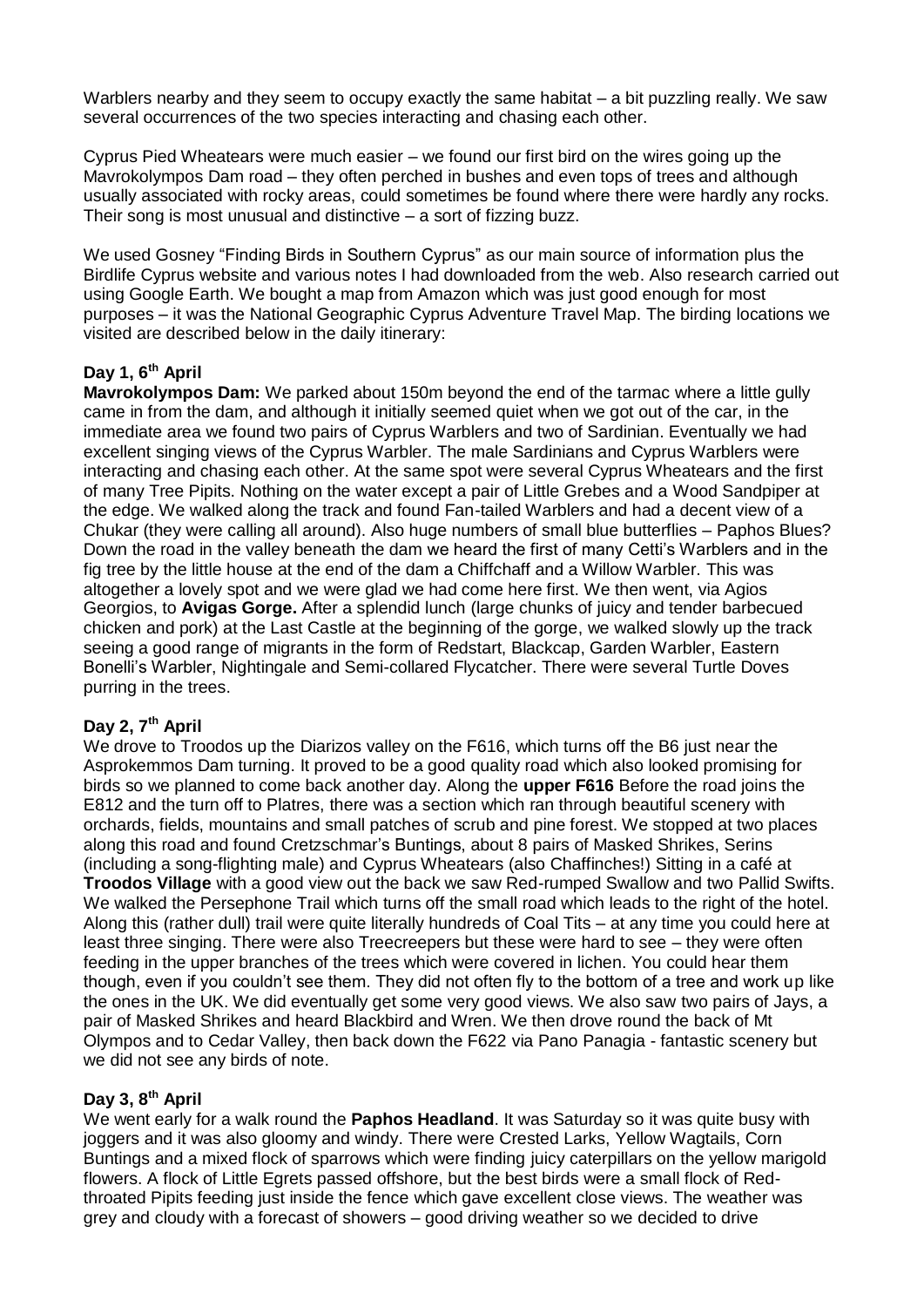eastwards to **Oroklini Marsh**. It was fiercely windy in the northerly hide, but there was a very good range of birds on view, the best being a flock of Glossy Ibises, Spur-winged Plovers, Black-winged Stilts, a pair of Red-crested Pochard, a Ferruginous Duck and a few Flamingos. We drove down to the southerly hide which was more sheltered and found another pair of Red-crested Pochard, a big flock of Ruff (about 100), a Marsh Harrier, and feeding on the track were a Wryneck and a Collared Flycatcher. A Great Reed Warbler sang hesitantly from the reeds. We had lunch in the café by the northern hide – it is round the back and is a very laid back and family friendly place where we had fantastic fresh orange juice and one of the best pizzas ever. We then drove back west and looked at **Zakaki Pool** – we saw nothing there as it was very windy and although the hide is up high the reeds still blocked the view. Then we drove down **Ladies Mile** – the "small pools" in Gosney were a fullsized lake, and it started to rain heavily but we did eventually find a small number of Little Stints, two Greenshank, a few Kentish Plovers, a few Flamingos and the inevitable Ruffs. Also a Northern Wheatear on the dry side of the unsurfaced road (which had by now become very muddy and full of puddles). At the end of the road we could go no further – the shallow lake went right up to the fence and although it may be possible to drive across we weren't prepared to try it. So we backtracked and went round to Akrotiri to see the salt lake – which appeared to be completely empty birdwise. We progressed onwards to find the other end of the track across from Ladies Mile – it ended at the big sandy lake as we expected. It was getting too late to birdwatch in the vicinity of the monastery so we did not investigate this area further.

## **Day 4, 9th April**

The weather was fine but rather breezy, We decided to go north towards Aphrodite's Pool. We turned off to **Theletra Gorge** (Gosney) and parked for a while hoping the local Long-legged Buzzards might show but nothing did and despite the apparently really nice habitat there were hardly any birds at all. Next stop was **Evretou Dam** where we parked near the top of the track which was in poor condition. Lovely lush habitat but inhabited only by Great Tits and Sardinian Warblers. Splendid orchids though, on the slope below the track, also an Eastern Festoon butterfly. Being Sunday, there were a lot of fisherman at the lake edge, and there was no sign of any birds on or by the water. Eventually we got to **Aphrodite's Pool** and – AAAARGH! the car park was overflowing and people were parking all down the road! (It was Sunday of course) We rapidly aborted and went to look at the Akamas Heights villages and had an amazing vegetarian mezé in Imogen's Taverna in Kathikas. Then back to Paphos intending to go the Archaeological Site, but it closed at 5:00pm (Lonely Planet said 7:30 – maybe that's in the summer). Later we set off back to **Mavrokolympos Dam** to try and find the Scops Owls (these are very likely to be split on the basis of their two note call and dark plumage see

https://www.researchgate.net/publication/283666966 Reprising the taxonomy of Cyprus Scops [Owl\\_Otus\\_scops\\_cyprius\\_a\\_neglected\\_island\\_endemic\)](https://www.researchgate.net/publication/283666966_Reprising_the_taxonomy_of_Cyprus_Scops_Owl_Otus_scops_cyprius_a_neglected_island_endemic). We followed the instructions and GPS ref. in Gosney and parked in a small pull-in on the left opposite two tracks going off to the right (not one track as in Gosney). Note that this is by the first set of cliffs going up the road, not the ones at the top. While it was still light a Scops Owl flew out of the cliff just behind us and then flew into the valley where we lost it. Then just after dusk a bird started calling from about 100 metres up the road. We walked up the road to hear it better, then after calling for a few minutes the owl flew out and into the valley, followed by a second one which perched on the wire for a few seconds. (There was still just enough light to see these birds as they flew and perched) A bit later another bird started calling from the opposite side of the valley and further up. (We heard three different types of call from these owls - one owl gave the classic Cyprus Scops Owl call of one strong note followed after a gap by a second quieter note on a different pitch, one called with a second note which was actually two notes close together and the third sounded much like a Eurasian Scops Owl, but it was far away and the second note may have been lost)

### **Day 5, 10th April**

To avoid the strong northerly winds we kept south and visited **Asprokremmos Dam**. The small patch of pine trees was harbouring quite a few birds – Collared and Semi-collared Flycatchers, Tree Pipits, a lovely Wood Warbler, as well as Greenfinches, Goldfinches and Great Tits. Then we heard the distant call of a Hoopoe and saw two birds in the distant row of trees. We walked out into the scrub beyond the trees and found one Cyprus Warbler (not very co-operative) and the usual Sardinians, also a Cyprus Wheatear. We then went to the area below the dam but it was very quiet indeed – just the occasional Cetti's Warbler singing. There were a lot of bee-hives here which made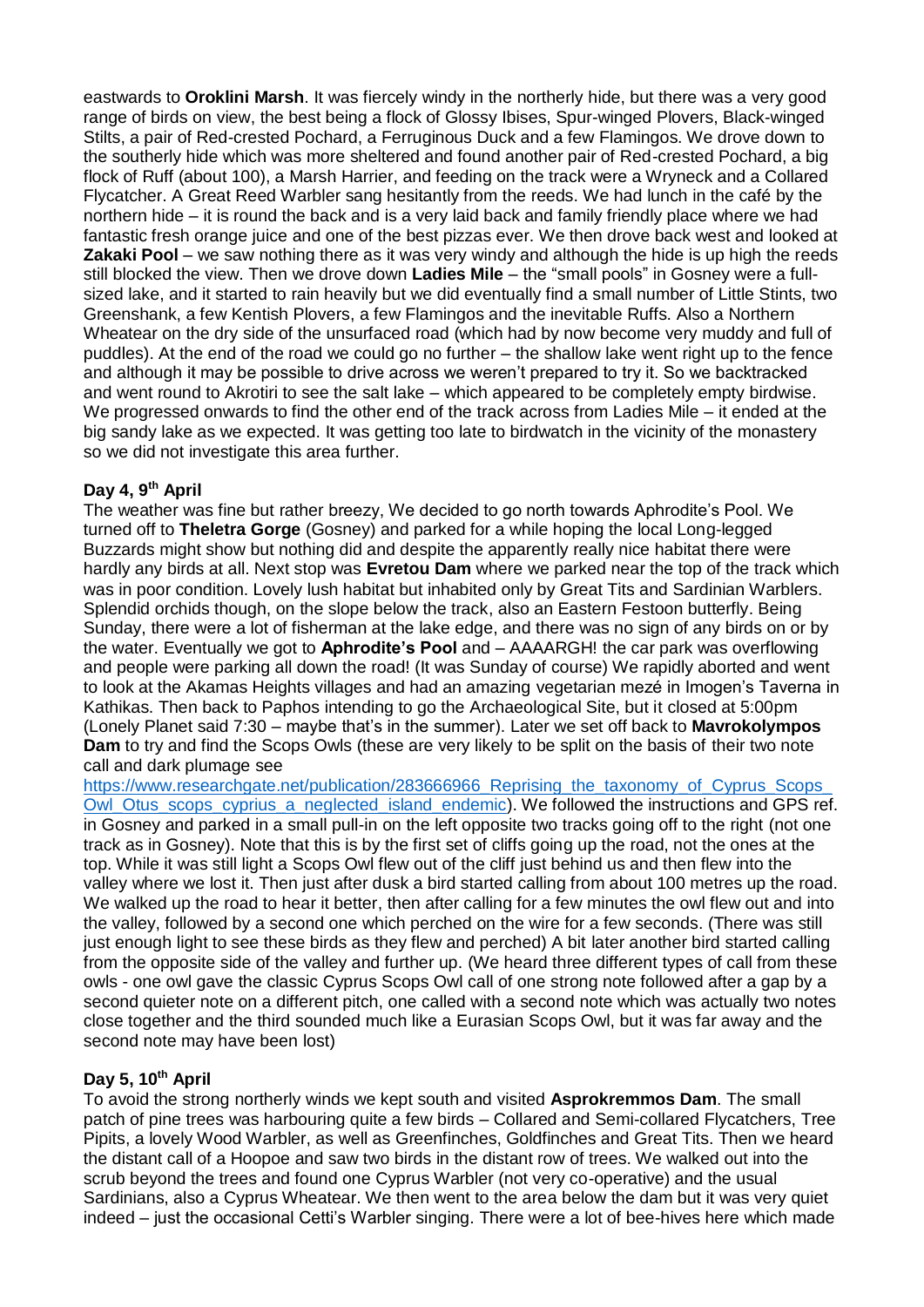it not very inviting for walking, but there were also no bee-eaters in attendance! We then decided to explore the Diarizos Valley so we took the F616 Troodos road up into the hills and turned off at several places where a side-road went off to the right and down towards the river. These areas were all different – sometimes uncultivated and full of scrub, sometimes planted with oranges, sometimes cultivated fields - but they yielded some good birds. We found plenty of Corn Buntings, plus Cretzschmar's Buntings, Whinchats, Tree Pipits, a flushed Snipe, Spanish Sparrows, Lesser Whitethroat and Reed Warbler. We then progressed up the main road to the point where it crosses the river. Here we followed the **road to Gerovasa** – this I hoped would lead us to a recommended spot described in a report I had which refers to the wonders of the "Dhiarizos Valley". The location in the reports is not actually the Diarizos, it's a tributary but it sounded nice. I researched the instructions on how to get there from Limassol and reckoned we could get there from the other end. Well, we found the spot, by a bailey bridge which goes over the head of the little valley. There were Cyprus Warblers and Wheatears and Cretzschmar's Buntings but regrettably nothing more interesting. We then returned back down to sea level via some spectacular scenery around Dora and went to the **Mandria Fields.** There we found a huge flock of mixed Yellow Wagtails – mostly Black-headed, some Blue-headed and possibly others*.* They were dipping up and down into the irrigated potatoes and just occasionally they would all fly up in a huge flock. The only other bird of note here was a Northern Wheatear.

## **Day 6, 11th April**

After our experience on Sunday we set off early for the Akamas Peninsula and at 8:30 we were the only car in the **Aphrodite's Pool** car park. We were pretty sure we heard two Olivaceous Warblers singing as we headed up the path. We then popped out of the gate at the top and into the famous "**Caravan Park**". We walked around and about and along a track through the middle. There was a Nightingale singing in the scrub near the Pool, and the scattered trees in the grassy field held a lot of migrants – a similar range to Aspro Dam. Tree Pipits, Wood Warblers, Blackcaps, and we think we saw all three of Collared, Semi-collared and Pied Flycatchers. (This site was interestingly quite sheltered in what had become another day of very strong winds from the north). We then drove to **Smyies Picnic Area** – it was very cold and windy here and although we could hear Serins we could not see them. On the way back towards Neo Chorion we stopped and wandered around a beautiful field full of wild gladiolus where we saw yet another Cretzschmar's Bunting and we also stopped at the little chapel where there was a huge flock of nesting Spanish Sparrows. We then drove back to Paphos and went to the **Archaeological Site**. The wind was much lighter on this side of the island and we had very a pleasant couple of hours looking at the ruins, photographing the masses of flowers (yellow field marigolds, red poppies and blue statice) and seeing some good birds – more yellow wagtails, very tame singing Crested Larks, Corn Buntings, Redstarts and best of all a Woodchat Shrike and, at last, a Black-eared Wheatear.

### **Day 7, 12th April**

A dull morning but it felt really warm. First thing we went to **Mandria Fields** where we saw the Yellow Wagtails again and also some other birdwatchers – virtually the first we had seen! We then investigated the road down to **Achelia reed beds**. The whole stream bed was completely dry and looked as though it had been for some time. It was also used for fly-tipping and not very pleasant. The only birds of note were a flock of 6 Turtle Doves asleep on the wires. After packing up we called in at **Aspro Dam** again. There were other birdwatchers there – up to five cars at one point! (We were now into the week before Easter – perhaps a more popular holiday time) There was still a good range of species there – at one point we had five species of warbler in one tree – Eastern Olivaceous, Chiffchaff, Wood Warbler, Blackcap and Lesser Whitethroat. Beyond the trees there was a very smart pair of Whinchats on a pile of dead wood. Heavy black clouds were approaching so we called it a day and set off for the airport.

### **BIRD LIST**

We were quite pleased with our tally of birds though we would like to have seen a few of the missing birds mentioned earlier, in particularly Great Spotted Cuckoo as my husband has never seen it. We made no special effort to see water birds so our list of waders, gulls and herons is rather paltry.

| ∟ittle Grebe | <sup>1</sup> At Mavrokolympos Dam and Oroklini Marsh |
|--------------|------------------------------------------------------|
| Cattle Egret | Large numbers breeding at Oroklini Marsh             |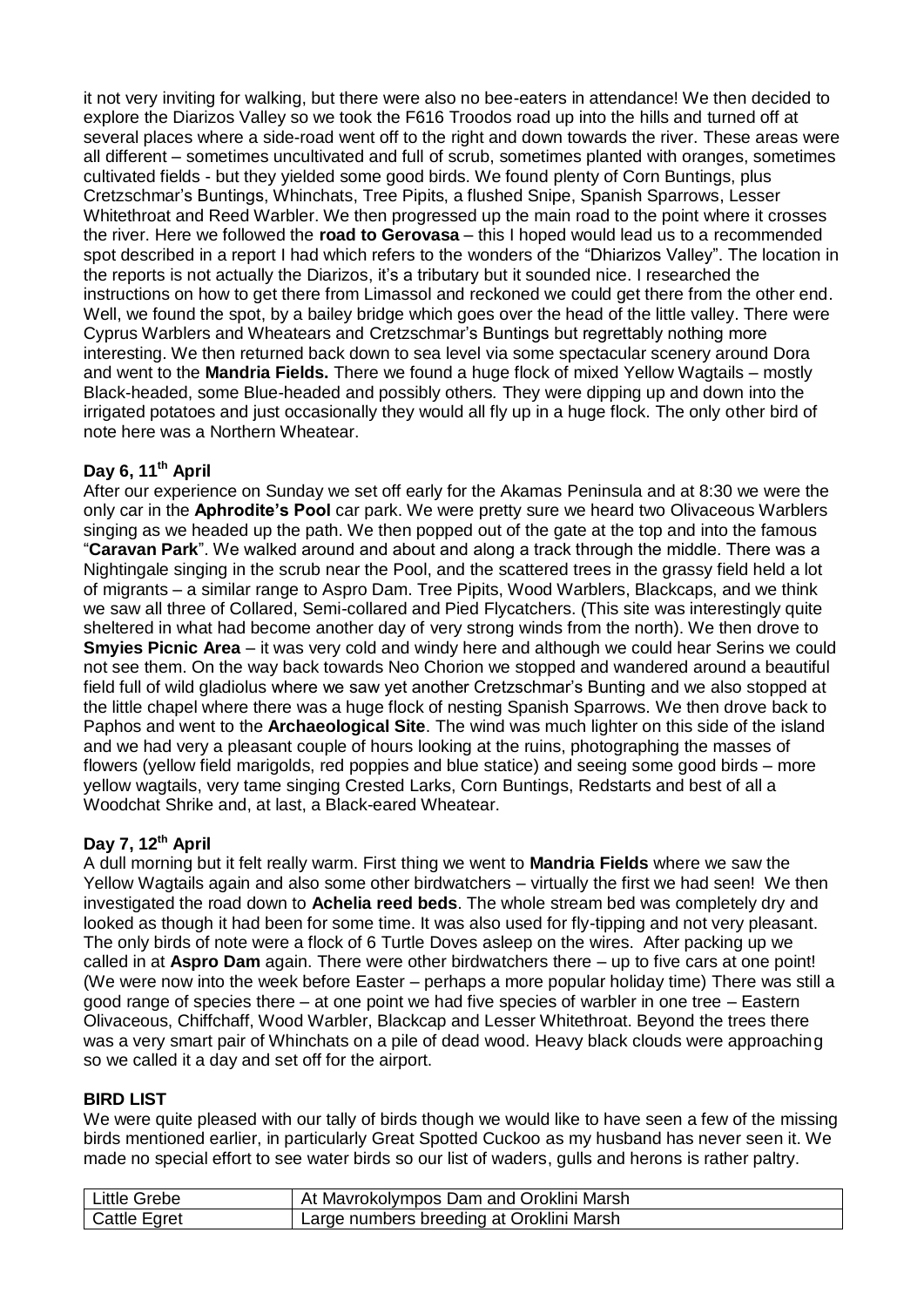| <b>Little Egret</b>         | A flock of about 15 birds off Paphos headland                                                    |
|-----------------------------|--------------------------------------------------------------------------------------------------|
| <b>Grey Heron</b>           | Just one bird in flight at Oroklini Marsh                                                        |
| <b>Greater Flamingo</b>     | Small groups at Oroklini Marsh and at Ladies Mile                                                |
| <b>Great Cormorant</b>      | One bird on a rock off Aphrodite's beach                                                         |
| Mallard                     | At Oroklini Marsh                                                                                |
| Teal                        | A few at Oroklini Marsh                                                                          |
| Shoveler                    | At Oroklini Marsh                                                                                |
| <b>Ferruginous Duck</b>     | One bird at Oroklini Marsh                                                                       |
| <b>Red-crested Pochard</b>  | Two pairs at Oroklini Marsh                                                                      |
| <b>Marsh Harrier</b>        | One at Oroklini Marsh                                                                            |
| Kestrel                     | Several birds seen every day in all habitats                                                     |
| Chukar                      | Seen at Mavrokolympos Dam and the Diarizos Valley                                                |
| Quail                       | One bird heard in the Diarizos Valley                                                            |
| Moorhen                     | At Oroklini Marsh                                                                                |
| Coot                        | Numerous at Oroklini Marsh                                                                       |
| <b>Black-winged Stilt</b>   | Numerous at Oroklini Marsh                                                                       |
| <b>Kentish Plover</b>       | A few at Ladies Mile                                                                             |
| <b>Spur-winged Plover</b>   | Displaying and mating at Oroklini Marsh                                                          |
| <b>Little Stint</b>         | A small number at Ladies Mile                                                                    |
| <b>Ruff</b>                 | Large flocks at Oroklini Marsh and Ladies Mile                                                   |
| Greenshank                  | A few at Ladies Mile                                                                             |
| <b>Wood Sandpiper</b>       | One bird at Mavrokolympos Dam                                                                    |
| <b>Black-tailed Godwit</b>  | One at Oroklini Marsh                                                                            |
| Snipe                       | One bird flushed from a ford in the Diarizos Valley                                              |
| Yellow-legged Gull          | Seen regularly over the sea and around dams                                                      |
| Wood Pigeon                 | Very numerous in a wide range of habitats                                                        |
| Feral Pigeon/Rock Dove      | In towns and also on cliffs                                                                      |
| <b>Collared Dove</b>        | Common in towns and villages                                                                     |
|                             |                                                                                                  |
|                             |                                                                                                  |
| <b>Turtle Dove</b>          | Heard at Avigas Gorge and a group of 6 seen on wires along the                                   |
|                             | Achelia stream bed                                                                               |
| Scops Owl ss cyprius        | 3 to 4 birds at dusk at the cliffs on the road up to Mavrokolympos Dam                           |
| <b>Alpine Swift</b>         | A small group near Aphrodite's Rock                                                              |
| <b>Pallid Swift</b>         | Two birds at Troodos                                                                             |
| <b>Common Swift</b>         | Seen every day, even over the hotel                                                              |
| Hoopoe                      | 2 at Asprokremmos Dam and one on the Akamas Peninsula                                            |
| Wryneck                     | At Oroklini Marsh and Paphos Archaeological site                                                 |
| <b>Crested Lark</b>         | Common in suitable grassy habitat e.g. Paphos Archaeological site                                |
| Crag Martin                 | Only at Avigas Gorge                                                                             |
| <b>Red-rumped Swallow</b>   | At Troodos                                                                                       |
| <b>Barn Swallow</b>         | Numerous everywhere                                                                              |
| <b>House Martin</b>         | Seen regularly but not as common as swallows                                                     |
| <b>Tree Pipit</b>           | Seen in numerous places where there were small trees                                             |
| <b>Red-throated Pipit</b>   | A small flock on the Paphos headland                                                             |
| White Wagtail               | Seen several times in urban or village settings                                                  |
| <b>Yellow Wagtail</b>       | Seen at Paphos Headland, Aspro, Dam and especially at Mandria                                    |
|                             | fields where there were large mixed flocks of Blue-headed and Black-                             |
|                             | headed and possibly others                                                                       |
| Wren                        | <b>Heard at Troodos</b>                                                                          |
| Nightingale                 | Seen at Avigas Gorge and heard at the "Caravan Park"                                             |
| Redstart                    | Lovely male birds at Avigas Gorge, Paphos Archaeological site, the                               |
|                             | "Caravan Park"                                                                                   |
| Whinchat                    | At Ladies Mile, Asprokremmos Dam, Diarizos Valley                                                |
| Northern Wheatear           | Only a few birds seen at Mandria Beach and Ladies Mile                                           |
| <b>Black-eared Wheatear</b> | Only one bird seen, at the Paphos Archaeological site                                            |
| <b>Cyprus Pied Wheatear</b> | At Mavrokolympos Dam, Avigas Gorge, Diarizos Valley, the "Caravan<br>Park", Asprokremmos Dam etc |